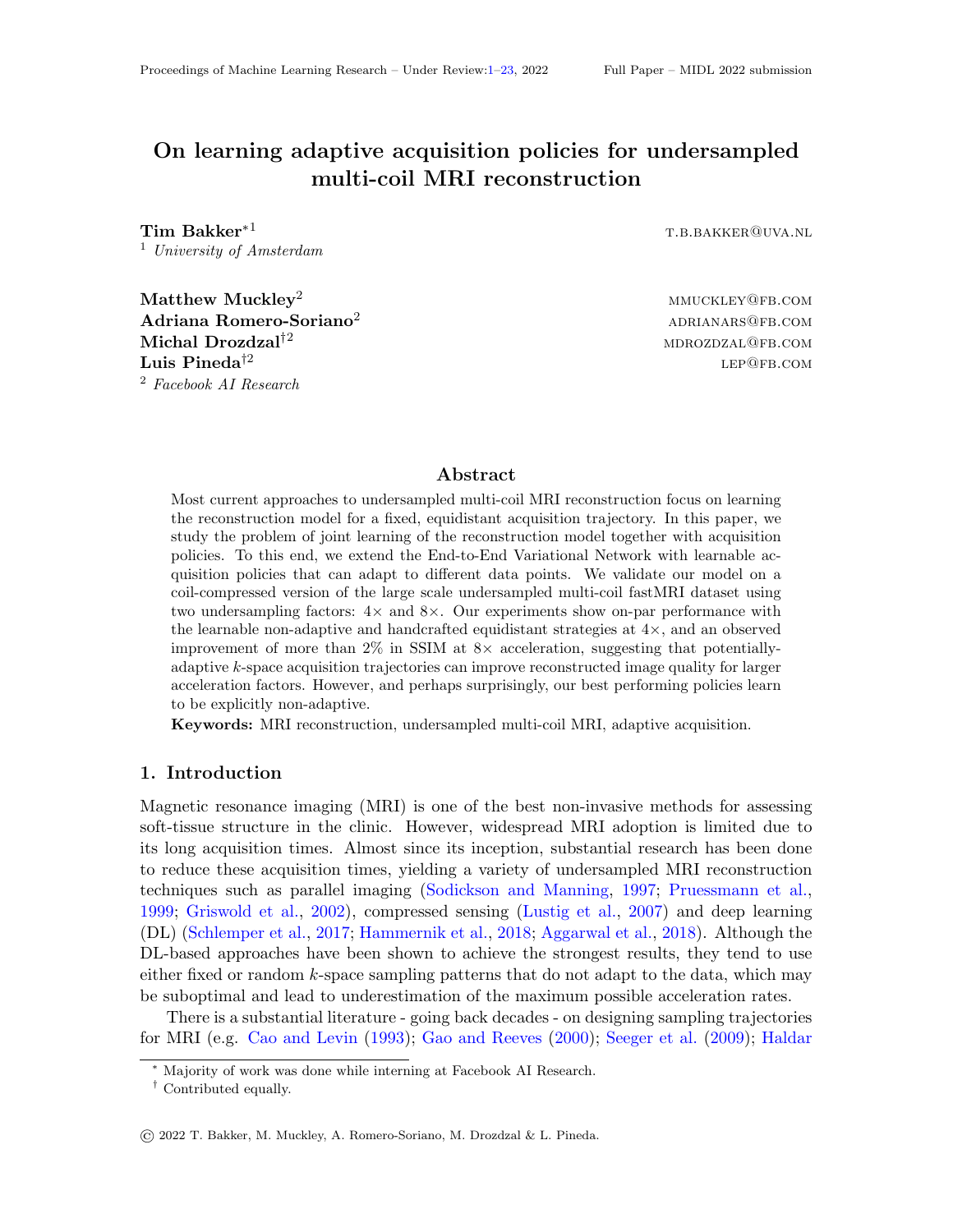[and Kim](#page-9-2) [\(2019\)](#page-9-2)). Since the introduction of deep learning, researchers have attempted to further improve DL-based MRI reconstruction by learning *k*-space sampling patterns from the data. These learning-based approaches result in either *non-adaptive* or *adaptive* sampling patterns – often referred to as policies. Non-adaptive policies learn a dataset specific acquisition trajectory  $-e.g.,$  each data point in the dataset is reconstructed following the same learnt trajectory –, while adaptive policies are conditioned on the initial *k*-space measurements and, as a result, have the potential to produce different sampling trajectories per data point. Non-adaptive policies have been shown to outperform handcrafted sampling patterns for both single-coil [\(Bahadir et al.,](#page-8-4) [2019;](#page-8-4) [Weiss et al.,](#page-11-0) [2020;](#page-11-0) [Huijben et al.,](#page-9-3) [2020\)](#page-9-3) and multi-coil [\(Zhang et al.,](#page-11-1) [2020;](#page-11-1) [Wang et al.,](#page-11-2) [2021;](#page-11-2) [Zibetti et al.,](#page-11-3) [2021\)](#page-11-3) acquisition settings. However, adaptive policies have only been devised in the single-coil setting [\(Zhang et al.,](#page-11-4) [2019;](#page-11-4) [Jin et al.,](#page-9-4) [2019;](#page-9-4) [Sanchez et al.,](#page-10-4) [2020;](#page-10-4) [Pineda et al.,](#page-10-5) [2020;](#page-10-5) [Bakker et al.,](#page-8-5) [2020;](#page-8-5) [Yin et al.,](#page-11-5) [2021;](#page-11-5) [Van Gorp et al.,](#page-10-6) [2021\)](#page-10-6), showing promising results which in some cases outperform non-adaptive ones. Learning adaptive policies for deep multi-coil MRI remains, to the best of our knowledge, largely unexplored.

In this work, we are the first to devise such a model for joint learning of 2D deep learning MRI reconstruction together with adaptive *k*-space acquisition trajectories for the more clinically relevant *multi-coil* setting. In particular, we extend recent work that learns adaptive acquisition trajectories [\(Yin et al.,](#page-11-5) [2021\)](#page-11-5) to the multi-coil scenario and enhance the End-to-End Variational Network (E2E VarNet) [\(Sriram et al.,](#page-10-7) [2020\)](#page-10-7), a standard model for multi-coil reconstruction, with the ability to learn dataset-specific as well as potentially adaptive *k*-space sampling strategies. We perform extensive evaluation on Cartesian sam-pling for 2D MRI using the multi-coil fastMRI knee dataset [\(Knoll et al.,](#page-9-5) [2020b\)](#page-9-5) on  $4\times$ and  $8\times$  acceleration. We hope our effort provides the community a point of departure for further research into adaptive multi-coil acquisition. Our experiments<sup>[1](#page-1-0)</sup> show that:

- On the 8× setup, our learned policies improve  $\sim 2\%$  in SSIM over the strongest baseline, highlighting the ability of potentially-adaptive *k*-space acquisition to improve MRI reconstruction under high acceleration factors.
- On the  $4\times$  setup, the gain due to *k*-space trajectory optimisation reduces, with our policies performing on-par with the strongest competing method.
- Interestingly, our top performing policies learn to be explicitly non-adaptive, suggesting that adaptivity of the *k*-space acquisition trajectories may come at the expense of over-regularising the reconstruction model.

# 2. Preliminaries

#### 2.1. Background

We consider a dataset *D* of *k*-space measurements  $y \in \mathbb{C}^{N \times M}$  from which we can reconstruct MR images. In the *single-coil* setting, the reconstructed MR images can be obtained by the inverse Fourier transform  $\mathcal{F}^{-1}$  as  $\mathbf{x} = \mathcal{F}^{-1}(\mathbf{y})$ . However, modern scanners accelerate the acquisition of the  $k$ -space by using multiple receiver coils that are each sensitive to different

<span id="page-1-0"></span><sup>1.</sup> We've made our code and pre-trained models publicly available as part of the: [fastMRI repository.](https://github.com/facebookresearch/fastMRI)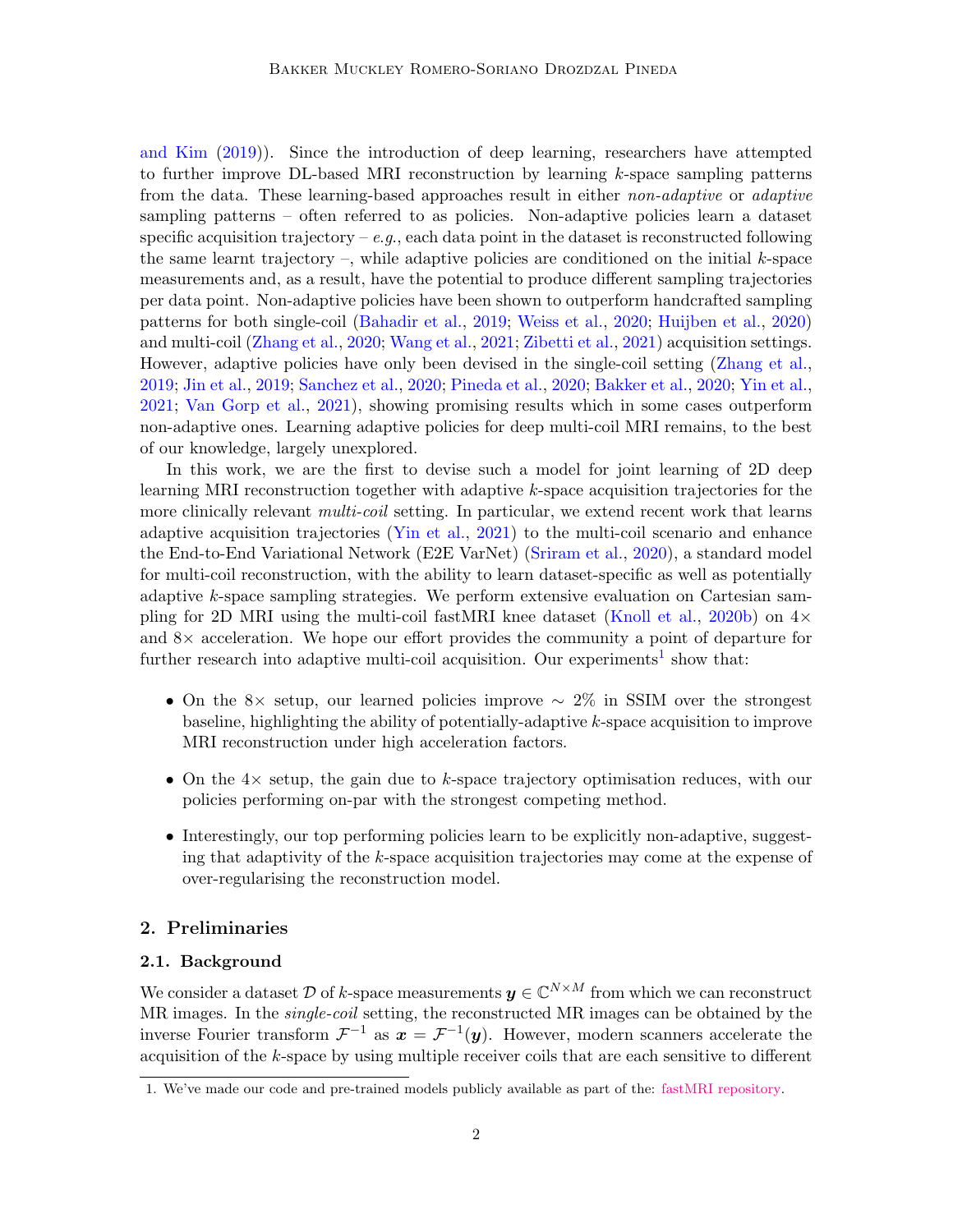regions of the anatomy, thus exploiting redundancies in *k*-space measurements [\(Sodickson](#page-10-0) [and Manning,](#page-10-0) [1997;](#page-10-0) [Pruessmann et al.,](#page-10-1) [1999;](#page-10-1) [Griswold et al.,](#page-8-0) [2002\)](#page-8-0). Hence, in the *multi-coil* setting, we define  $y \in \mathbb{C}^{N \times M \times K}$ , where K is the number of coils and where  $y_i \in \mathbb{C}^{N \times M}$ represents the output of a measurement by the *i*-th coil. The reconstructed MR images can then be obtained as

$$
\boldsymbol{x} = \sum_{i=1}^{K} \bar{S}_i \odot \mathcal{F}^{-1}(\boldsymbol{y_i}), \qquad (1)
$$

where  $\odot$  denotes element-wise multiplication, and  $\bar{S}_i$  is the complex-conjugate of the complex-valued sensitivity map associated with each receiver coil *i*, normalised such that  $\sum_{i=1}^{K} \bar{S}_i S_i = 1$ . These sensitivity maps encode how sensitive each coil is to each region in the anatomy, and can be estimated in an auto-calibrating fashion by fully sampling the center of the *k*-space, also known as the auto-calibration signal (ACS) region, with each coil. The acquisition of *k*-space measurements can be further accelerated by collecting fewer measurements and reconstructing the images using a partially observed *k*-space. To simulate partial observations of the *k*-space, we introduce a Cartesian binary sampling mask M that selects  $B < M$  measurements, including the ACS measurements, and define the *undersampled k*-space as  $\tilde{y}_i = M \odot y_i$ , where  $\odot$  denotes element-wise multiplication. Note that the same mask is applied to the measurements from all coils. The reconstructed MR images can then be obtained by leveraging the undersampled *k*-space as

$$
\tilde{\boldsymbol{x}} = \sum_{i=1}^{K} \bar{S}_i \odot \mathcal{F}^{-1}(\tilde{\boldsymbol{y}}_i).
$$
 (2)

This however results in blur or aliasing effects in the reconstructed images, which can be mitigated through the use of recent deep learning models, such as the End-to-End Variational Network (E2E VarNet) [\(Sriram et al.,](#page-10-7) [2020\)](#page-10-7). In particular, the E2E VarNet takes as input the partially observed *k*-space  $\tilde{y}$  along with the sampling mask M decomposed into the mask of ACS measurements  $M_{\rm ACS}$  and the mask of the non-ACS measurements  $M'$ , such that  $M = M<sub>ACS</sub> + M'$ . The model estimates the sensitivity maps from the ACS region, and uses a cascaded neural network, *g*, to produce a high fidelity image reconstruction,  $\hat{x} = g(\tilde{y}, M_{\text{ACS}}, M'; \phi)$ , where  $\phi$  are learnable parameters. Note that  $M'$  is commonly handcrafted to select equidistant measurements.

#### 2.2. Problem formulation

Our goal is to adapt the sampling of measurements in  $M'$  to each MR slice (image). To that end, we seek a policy that, given an initial undersampled *k*-space (*e*.*g*., the ACS *k*space,  $\tilde{y}_{\text{ACS}}$ ), predicts which measurements to acquire next. More precisely, we aim to learn an acquisition policy  $\pi(\tilde{y}_{\text{ACS}}, M_{\text{ACS}}; \theta) \to M'$ , parameterised by  $\theta$ , that selects the measurements to acquire in order to improve the image reconstruction process defined by *g*:

$$
\phi^*, \theta^* = \underset{\phi, \theta}{\arg \min} \sum_j \mathcal{L}(\hat{\boldsymbol{x}}_j, \boldsymbol{x}_j), \qquad (3)
$$

where  $\phi^*$  and  $\theta^*$  are the optimised reconstruction and policy parameters respectively, *j* indexes the dataset, and  $\mathcal L$  is a loss function measuring the discrepancy between the model prediction  $\hat{x}$  and the image reconstructed from the fully sampled *k*-space  $\hat{x}$ .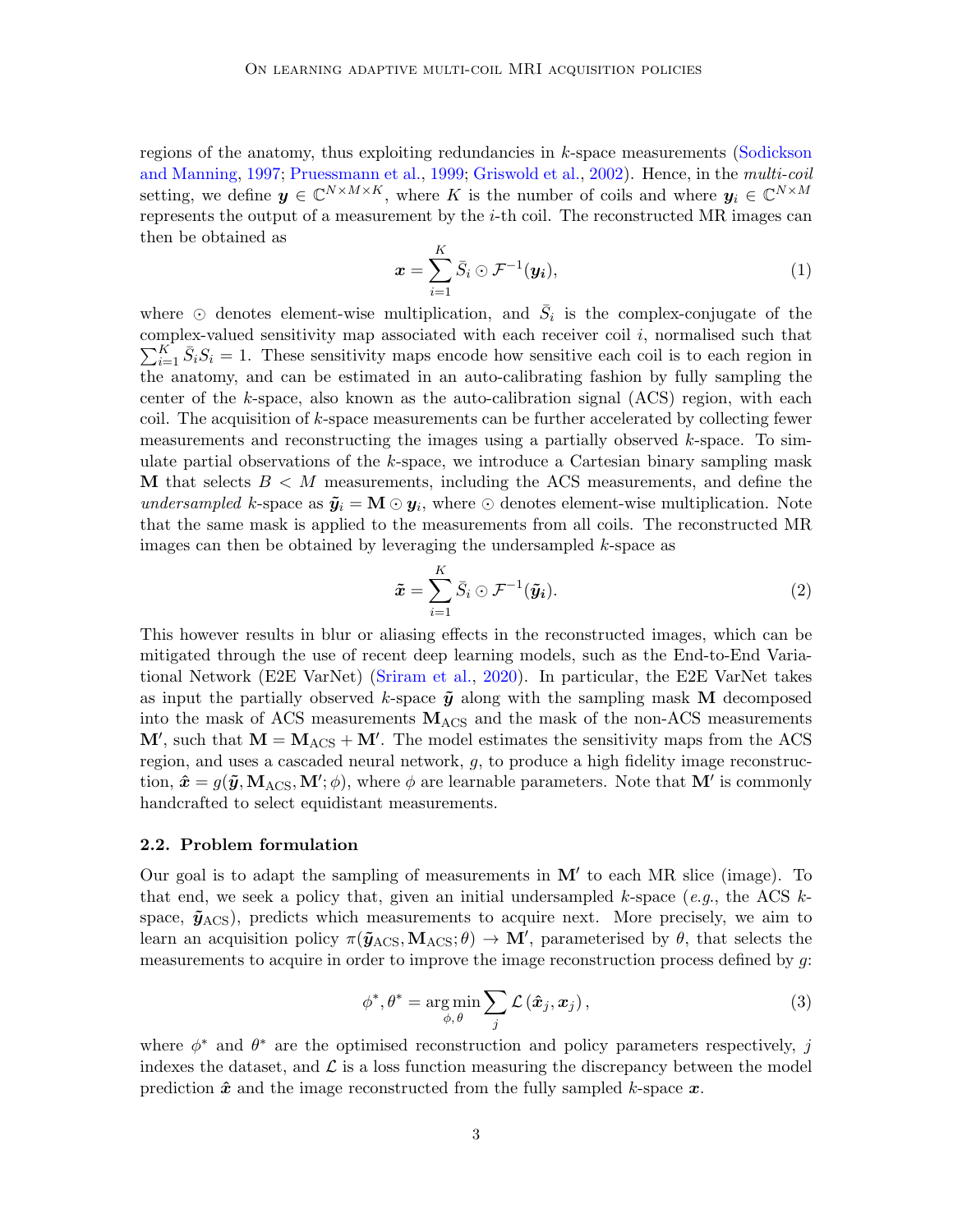# 3. Method

This section outlines our Policy network and details its integration with the E2E VarNet. An overview of the proposed system is depicted in Figure [1.](#page-0-0) From now on, we will use the capitalised 'Policy' to refer to our proposed model, while continuing to use 'policy' as general descriptor of 'subsampling strategy'.



Figure 1: Overview of our system. The E2E VarNet computes sensitivity maps from the ACS, which are passed to the cascaded reconstruction model together with a subsampled *k*-space. The final reconstruction is reduced to a real-valued MR image by a root-sumof-squares (RSS) operation. The subsampled *k*-space consists of the ACS and acquisitions suggested by a sampling strategy, which may be adaptive or non-adaptive.

## 3.1. Policy network

Our Policy is a neural network that takes as input the ACS *k*-space  $\tilde{y}_{\text{ACS}}$  and the mask of ACS measurements  $M_{\rm ACS}$ , and outputs a sampling probability for each measurement in *k*-space. From  $\tilde{y}_{\text{ACS}}$ , we first estimate the sensitivity maps, and reconstruct a complex image  $\tilde{x}_{\text{ACS}}$  following Eq. [2.](#page-0-1) Using this image as input reduces the Policy network's size while maintaining relevant information, and allows for taking inspiration from convolutional architectures that were successfully used in the single-coil adaptive MRI literature. In particular, we employ the Policy network of [Bakker et al.](#page-0-2) [\(2020\)](#page-0-2) and extend it to handle complex-valued inputs. The network is composed of a convolutional feature extractor, followed by a fully-connected block that outputs a heatmap encoding the relative salience of each potential *k*-space measurement in the acquisition step: see Appendix [C.4](#page-0-3) for details. It remains to normalise these values and then sample *k*-space measurements. To this end, [Yin et al.](#page-0-4) [\(2021\)](#page-0-4) have shown that straight-through estimation outperforms reinforcement learning based approaches for backpropagation through discrete sampling in the singlecoil setting. We thus employ their formulation, which is as follows: a non-linearity (e.g. a softplus as in [Yin et al.](#page-0-4) [\(2021\)](#page-0-4) or a sigmoid as in [Bahadir et al.](#page-0-5) [\(2019\)](#page-0-5); [Zhang et al.](#page-0-6) [\(2020\)](#page-0-6)) is first applied to ensure non-negative values. To prevent already observed *k*-space measurements in the ACS region from being sampled again, we set their corresponding probabilities to 0. The resulting vector is normalised to obtain *M* independent realisations of a Bernoulli distribution from which to sample the measurements to be acquired. We employ rejection sampling to obtain exactly *B* measurements on each forward pass. As a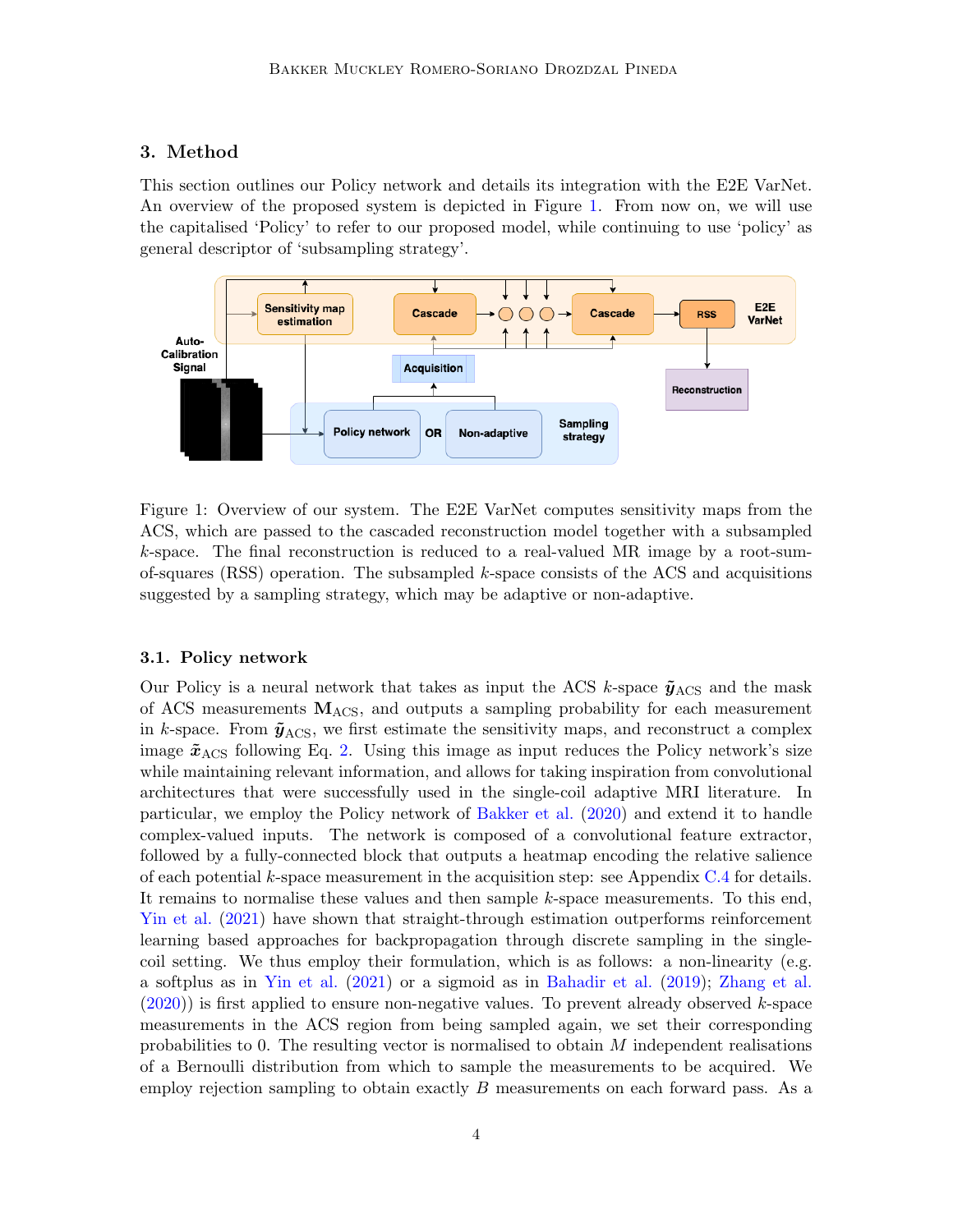result of the sampling, we obtain the binary mask of measurements to be acquired,  $M'$ . The aforementioned straight-through estimation - employed during backpropagation - is realised by treating the non-differentiable sampling discretisation as a sigmoid function with slope 10. In following [Yin et al.](#page-0-4) [\(2021\)](#page-0-4), we additionally enable a fairer comparison to the multicoil baseline of [Zhang et al.](#page-0-6) [\(2020\)](#page-0-6) (see Section [4.2\)](#page-0-7), which employs such straight-through estimation as well.

#### 3.2. Integrating policy network and E2E VarNet

The original E2E VarNet takes as input a partially observed *k*-space  $\tilde{y}$ , a binary sampling mask of ACS measurements MACS, and a *predefined* binary sampling mask of non-ACS measurements  $M'$ . In the adaptive acquisition setup  $M'$  is instead *predicted* by the policy network, so we further decompose  $\tilde{y}$  into the ACS measurements  $\tilde{y}_{\text{ACS}}$  and the policy prediction  $\tilde{y}'$ . As a result, our E2E VarNet takes as input  $\tilde{y}_{\text{ACS}}, \tilde{y}'$ ,  $M_{\text{ACS}}$ , and  $M'$ . Following the original work, we first estimate sensitivity maps from the ACS measurements  $\tilde{\mathbf{y}}_{\text{ACS}}$  by means of a U-Net [\(Ronneberger et al.,](#page-0-8) [2015\)](#page-0-8). The weights of the U-Net that predict the sensitivity maps are tied between the E2E VarNet and the Policy network, such that the sensitivity maps are re-used by both networks. Then, the output of the Policy network  $\mathbf{M}'$  is used to acquire  $\tilde{y}'$ . As a result, we obtain a mask of observed measurements  $\mathbf{M} = \mathbf{M}_{\mathrm{ACS}} + \mathbf{M}'$  and a partially observed *k*-space  $\tilde{\mathbf{y}} = \tilde{\mathbf{y}}_{\text{ACS}} + \tilde{\mathbf{y}}'$  that are used inside the E2E VarNet to produce a high fidelity MR image reconstruction. The original E2E VarNet is composed of cascaded modules that apply soft data consistency (DC) layers and refinement operations simultaneously. DC layers ensure that *k*-space predictions stay close to the observed *k*-space, while the refinement operations refine the *k*-space predictions by applying a U-Net to the corresponding complex-valued image-space representation. The cascaded and data consistency structure of the E2E VarNet offers several potential interface points with the policy model. After experimentation we chose to re-purpose the DC layers to input acquisitions made by the policy into the E2E VarNet pipeline. More precisely, we introduce hard DC layers into the E2E VarNet [\(Schlemper et al.,](#page-0-9) [2017\)](#page-0-9), which directly replace phantasised measurements in the *k*-space predictions with the observed measurements. To ensure that each cascade possesses all relevant information, we apply DC and refinement operations sequentially, rather than simultaneously. An E2E VarNet cascade now first applies a hard DC layer – which inputs acquired measurements, and restores changes to observed measurements due to a previous cascade –, followed by a refinement operation on the subsampled *k*-space  $\tilde{y}$ .

#### 4. Experiments

#### 4.1. Data

We use the fastMRI multi-coil knee dataset [\(Zbontar et al.,](#page-0-10) [2018\)](#page-0-10) for all experiments, which contains 973 train volumes and 199 validation volumes of fully sampled *k*-space data. The test volumes are not fully sampled, and therefore cannot be used for our purposes. Our models treat every slice in a volume independently, resulting in 34,742 train slices and 7,135 validation slices to use as our dataset. For ease of experimentation, we reduce the number of coils by taking a Singular Value Decomposition and using the  $K = 4$  coils with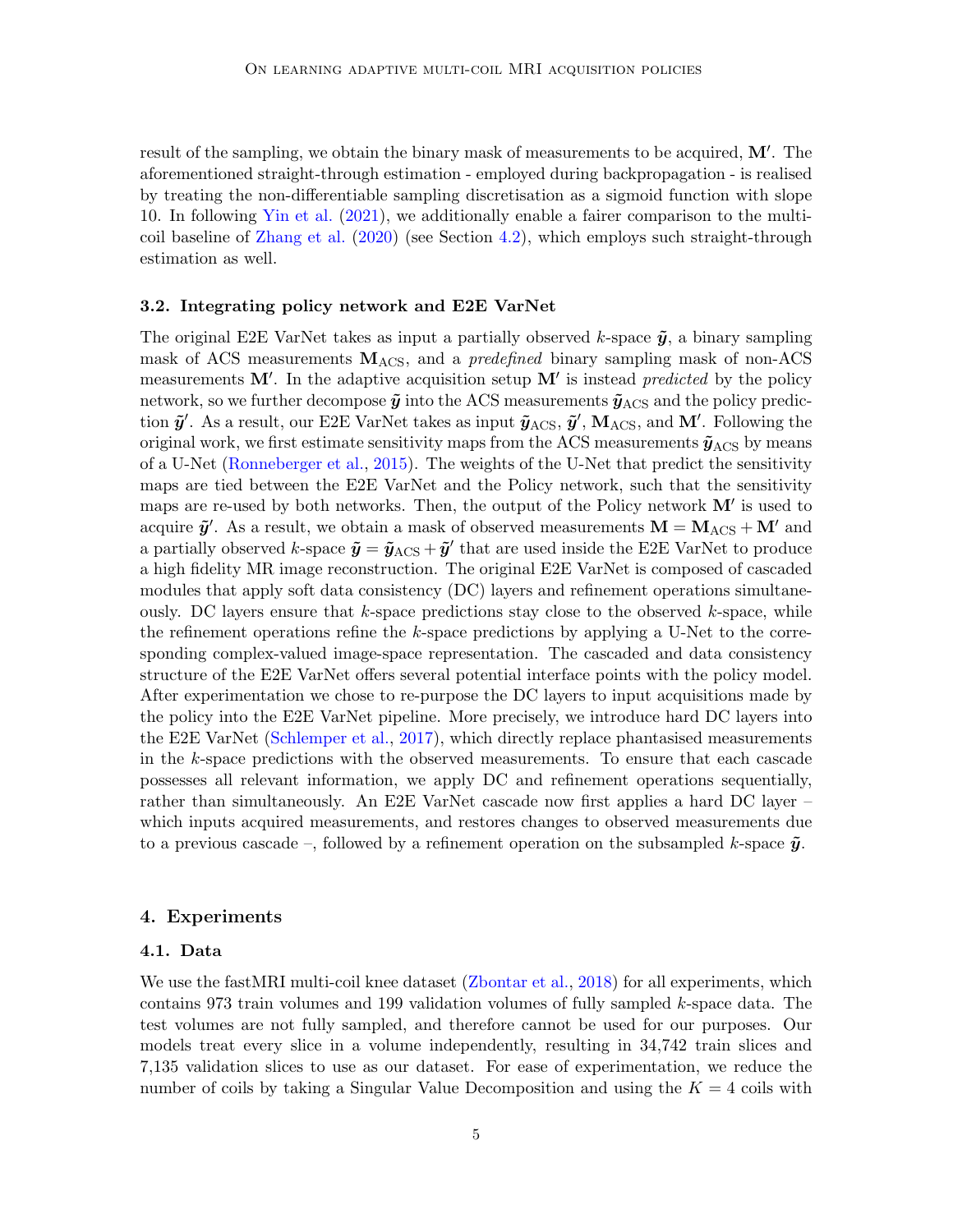the largest singular values [\(Buehrer et al.,](#page-0-11) [2007\)](#page-0-11). We further crop the MR slices to the center  $(128 \times 128)$  region of *k*-space, see Appendix [C.1.](#page-0-12) To simulate clinical conditions more closely, we create the ground truth target image from the *uncompressed k*-space by applying a coil-wise inverse Fourier transform followed by a root-sum-of-squares (RSS) on the resulting multi-coil image representation.

#### 4.2. Baselines

We compare our method to two baselines: Equispaced (or Equisdistant) and LOUPE. Equispaced masks were shown by [Hammernik et al.](#page-0-13) [\(2018\)](#page-0-13) to be a strong hand-designed subsampling strategy for deep learning-reconstructed multi-coil MRI. Such masks have been long-used in the parallel imaging literature and are a current standard for clinical 2D imaging. At the same time, they depart from random patterns favoured by compressed sensing, which is applied for single-coil reconstruction. LOUPE is a dataset-specific (*i*.*e*., non-adaptive) learned strategy that aims to optimise a single subsampling mask for the entire dataset, without conditioning on initial *k*-space measurements [\(Bahadir et al.,](#page-0-5) [2019\)](#page-0-5). Recently, [Zhang et al.](#page-0-6) [\(2020\)](#page-0-6) extended LOUPE to the multi-coil setting, and we use their method as implemented by [Yin et al.](#page-0-4) [\(2021\)](#page-0-4), which employs the same normalisation and straight-through estimation used by our Policy network.

#### 4.3. Training details

All models are trained to optimise SSIM [\(Wang et al.,](#page-0-14) [2004\)](#page-0-14) using Adam [\(Kingma and Ba,](#page-0-15) [2014\)](#page-0-15) for 50 epochs with a learning rate of 0*.*001, decaying it by a factor 10 on epoch 40 — the default fastMRI E2E VarNet training setting. We initialise the  $4\times$  acceleration experiments with the 10 lowest frequency measurements *k*-space, and acquire 22 more measurements with our models. The  $8\times$  acceleration experiments are initialised with the 4 lowest frequency measurements, and we acquire 12 more, instead. This initialisation corresponds, to the ACS used in the fastMRI E[2](#page-0-16)E VarNet implementation to estimate sensitivity maps<sup>2</sup>, and is thus a natural starting point for acquisition. See Appendix [C](#page-0-17) for additional details. We empirically search over several hyperparameter settings for both the reconstruction model and the policy network. For the reconstructor, we consider either 5 or 7 cascades, and either 18 or 36 channels in the first layer of the refinement modules. We also explore the heatmap non-linearity mentioned in Section [3.1](#page-0-18) and run experiments for both the sigmoid and softplus non-linearities, using slope  $\in \{1, 5, 10\}$  and  $\beta \in \{0.5, 1.5\}$ , respectively. Since LOUPE employs the same normalisation and straight-through estimation as our Policy network, we also explore these non-linearities for LOUPE. Unless otherwise specified, we report the best (averaged over seeds) run under the explored hyperparameters.

#### 4.4. Results

We report our main results in Table [1,](#page-0-19) where we present validation SSIM for the best performing hyperparameter setting of each model. While the Policy network performs onpar with LOUPE at  $4\times$  acceleration, it outperforms the best competing method at  $8\times$ accelerations by 1*.*89 SSIM points. To further understand the gains obtained by the Policy

<sup>2.</sup> [As of July 30th, 2021.](https://github.com/facebookresearch/fastMRI/commit/ada72932ba5b0486c6f11e13534ea91cb165b789)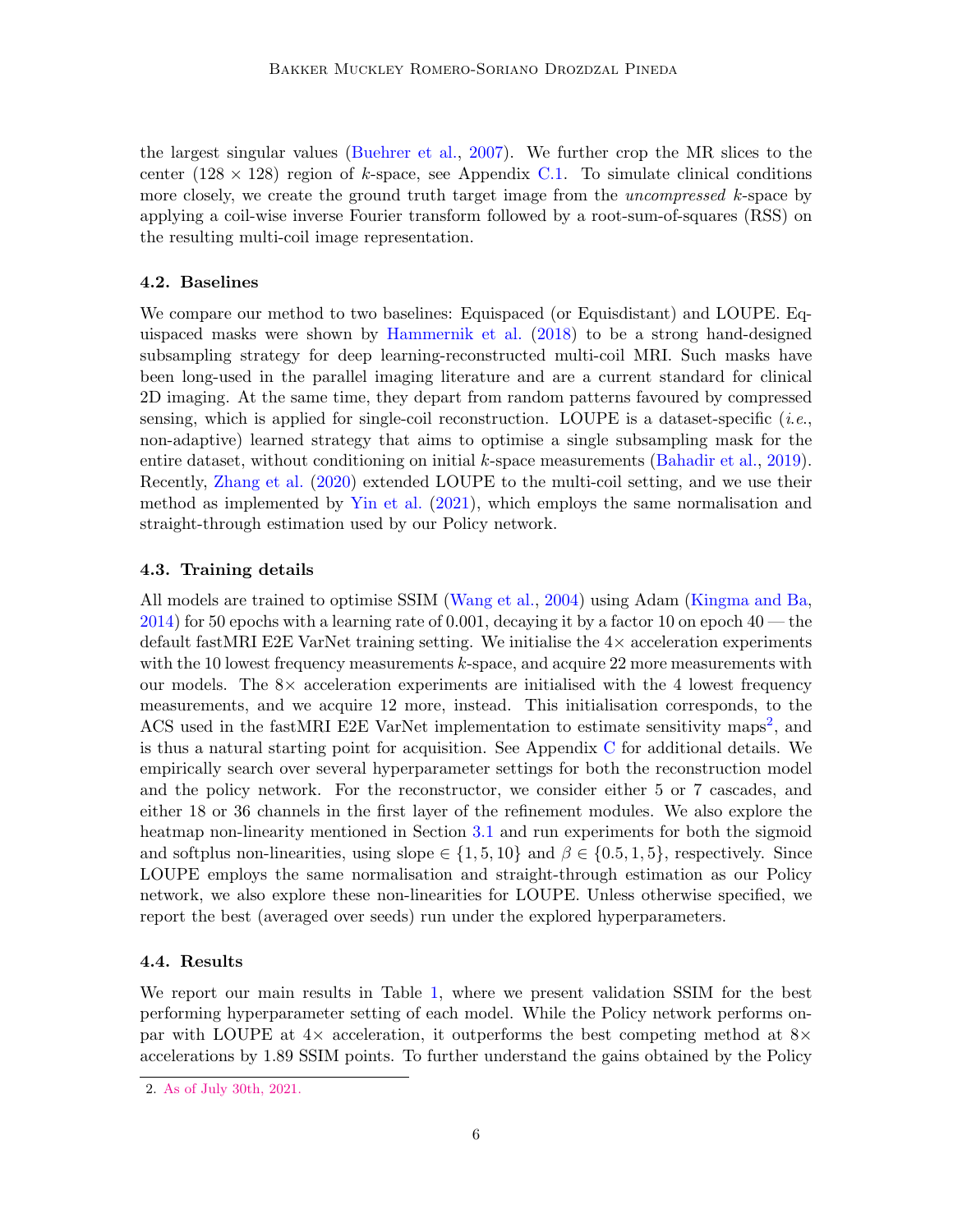

Table 1: Results on the undersampled multi-coil dataset. Policy performs on-par with the best competing model at  $4\times$  and dominates performance at  $8\times$ .

|           | <b>Policy</b>             | <b>LOUPE</b>     | Equispaced       |
|-----------|---------------------------|------------------|------------------|
| $4\times$ | $95.63 \pm 0.27$          | $95.61 \pm 0.55$ | $95.38 \pm 0.03$ |
|           | $8 \times 93.26 \pm 0.20$ | $91.37 \pm 0.67$ | $91.30 \pm 0.06$ |

Figure 2: SSIM as a function of policy mutual information (MI), for the  $8\times$  setting. Each dot is a single model. Red: softplus; black: sigmoid.

model, we inspect the adaptivity of the learned policies by plotting the SSIM score as a function of the mutual information (MI) between probability masks and images of all learned policies (Policy and LOUPE) — see Figure [2](#page-0-19) for the  $8\times$  acceleration results. We plot the policies that use the sigmoid non-linearity in black, and policies that use the softplus nonlinearity in red. Surprisingly, we observe that the best performing Policy models exhibit zero mutual information, denoting no adaptivity  $-$  *i.e.*, the distribution of actions is constant for all data points in our dataset. We observe that early in the learning process all policies are adaptive and that some of them *learn to be non-adaptive*. Moreover, we observe that all sigmoid-based Policies end up being non-adaptive while the majority of the softplus-based Polices converge to adaptive strategies, suggesting that this non-linearity plays a crucial role in learning adaptivity. We hypothesise that it may be easier for Policies using the sigmoid non-linearity to learn non-adaptive strategies – which requires learning to ignore their input – given the saturation of the function for both very large positive and negative values. In contrast, the softplus non-linearity only saturates for large negative values, while the model is simultaneously encouraged to assign positive values to at least *B* actions when sampling from the distribution. Figure [3](#page-0-19) displays some examples of image reconstructions and learnt subsamplings for the  $8\times$  acceleration. The sigmoid-based Policy chooses a subset of actions to sample from with equal probability, whereas LOUPE appears to yield verynearly sparse probabilities; exhibiting probability close to 1 for a limited set of actions, while most actions end up with a probability near 0. The more adaptive softplus-based Policy assigns less regular probability values, and seems to favour the center region less than both its sigmoid-based counterpart and LOUPE. Appendix [D.2](#page-0-20) contains additional qualitative results.

#### 4.4.1. Discussion

In this subsection, we outline three hypotheses as to why the best performing policies learn to be non-adaptive. The first one is model *generalisation*: the model may learn a strong adaptive Policy on the training set that does not generalise to the validation set. However,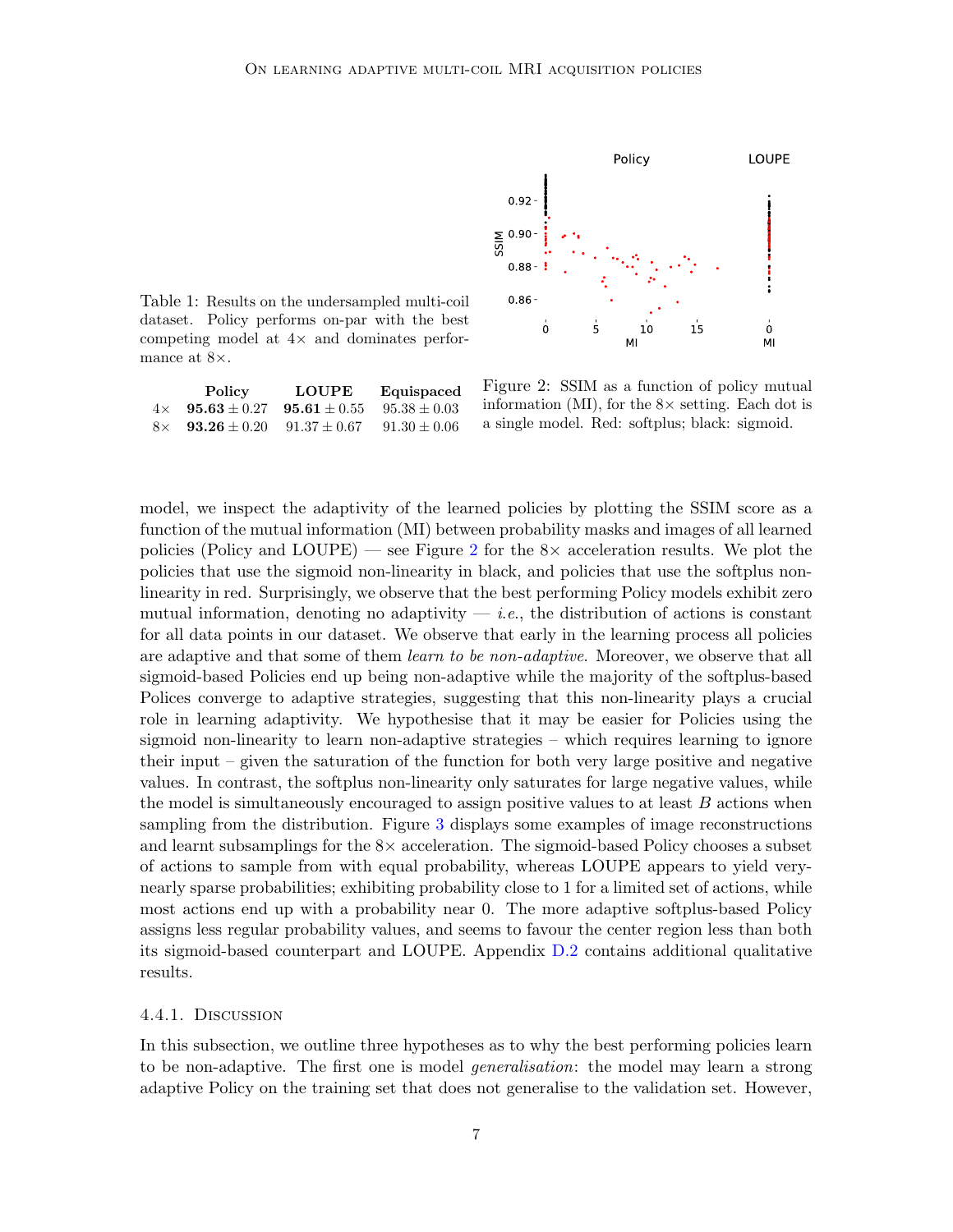

Figure 3: Qualitative results for  $8\times$ : (a) Ground truth, (b-e) reconstructions, and (f-g) visualisations of subsampling policies. Each policy depicts 128 probabilities; one per potential *k*-space measurement. The ACS region (red) has probability 1.

we examine the Policy adaptivity on the training set in Appendix [D.1.2,](#page-0-21) and find no evidence that the lack of adaptivity is caused by overfitting the train data. The second hypothesis is connected to *amortisation* of the parameters of the reconstruction model over the large training dataset. Adaptivity can act as a regulariser on the reconstruction model, since a single reconstruction model needs to reconstruct MR images following multiple different *k*-space sampling patterns. In Appendix [D.1.3,](#page-0-22) we report results for systems trained with reconstruction models of increasing capacities, and assess whether leveraging higher capacity reconstructors can help achieve Policy adaptivity. Although the higher capacity models lead to slight improvements in terms of SSIM, the best models are still not adaptive. Finally, we hypothesise that the estimation of sensitivity maps  $-$  a significant difference between single-coil and multi-coil reconstruction pipelines  $-$  may affect the adaptivity of the joint model. In the E2E VarNet, sensitivity maps are estimated independently per slice, and this may enable a form of adaptivity beyond the mask selection that we have explored here. However, the interaction between the sensitivity maps and the acquisition policies requires further investigation and is left as future work (see Appendix [B\)](#page-0-23). We display some learned sensitivity maps for all models in Appendix [D.2.3.](#page-0-24)

# 5. Conclusion

We have explored the problem of jointly optimising an adaptive sampling strategy and a deep reconstruction model for multi-coil 2D MRI. To this end, we have proposed the first method for integrating a policy network with the E2E VarNet reconstruction model, and evaluated it on the large-scale, multi-coil fastMRI knee dataset. Our Policy networks outperform previous learning based non-adaptive approaches as well as the handcrafted equispaced masks at  $8\times$  accelerations. Interestingly however, the Policies learn to be explicitly non-adaptive. The main limitation of our work is the analysis on coil-compressed  $(128 \times 128)$  *k*-space acquisitions, rather than the full data. The relevance of our work for the original, un-cropped data should be empirically verified by future research.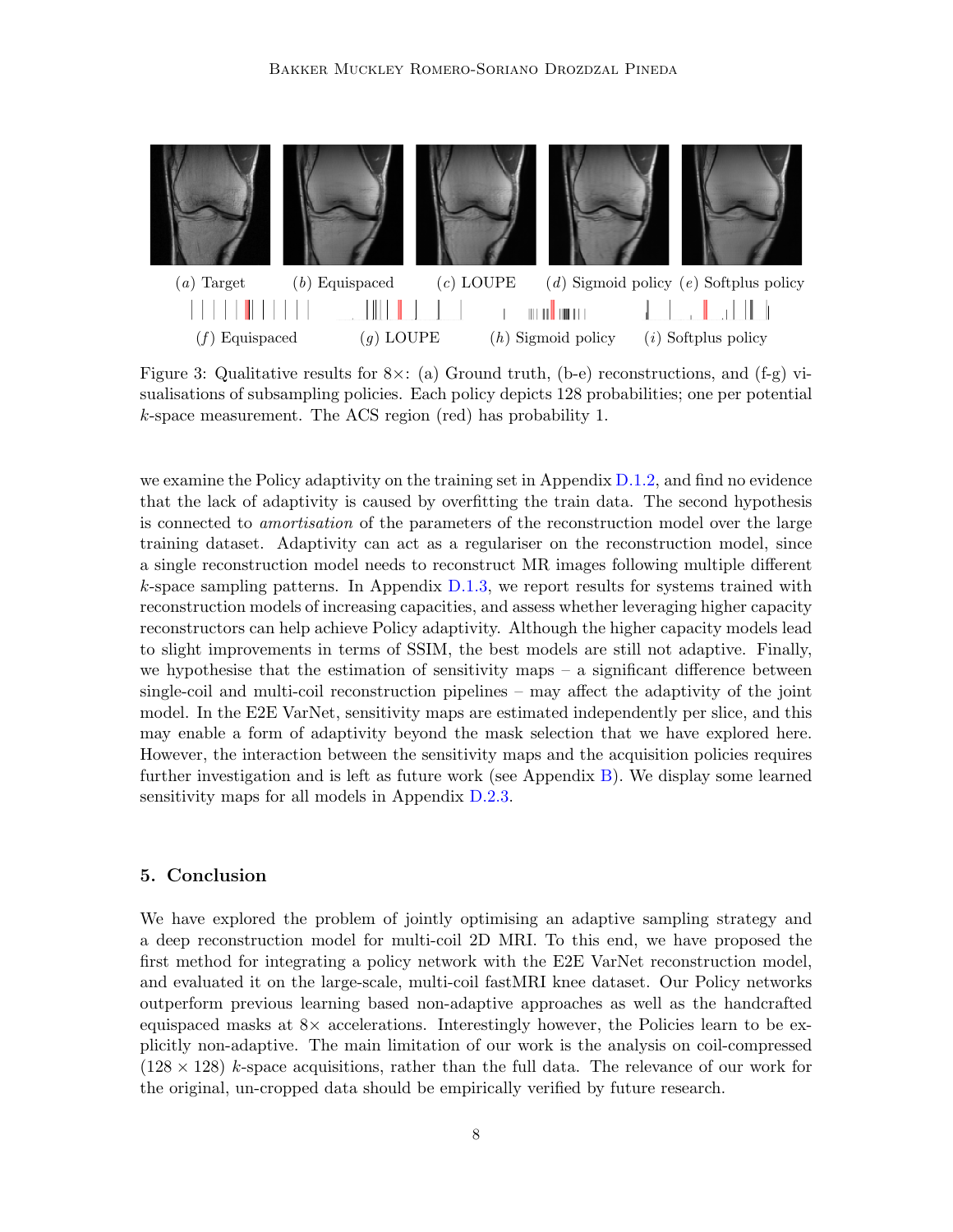## Acknowledgments

T. Bakker's PhD work is partially supported by the 'Efficient Deep Learning' (EDL, [https:](https://efficientdeeplearning.nl) [//efficientdeeplearning.nl](https://efficientdeeplearning.nl)) research programme, which is financed by the Dutch Research Council (NWO) domain Applied and Engineering Sciences (TTW).

We are grateful to the Weights & Biases team [\(Biewald,](#page-0-25) [2020\)](#page-0-25) for providing their experiment tracking software. We would also like to thank Edward Smith for useful discussions.

## References

- Ben Adcock, Anders C Hansen, Clarice Poon, and Bogdan Roman. Breaking the coherence barrier: A new theory for compressed sensing. In *Forum of Mathematics, Sigma*, 2017.
- <span id="page-8-1"></span>Hemant K Aggarwal, Merry P Mani, and Mathews Jacob. MoDL: Model-based deep learning architecture for inverse problems. *IEEE Transactions on Medical Imaging*, 2018.
- <span id="page-8-4"></span>Cagla Deniz Bahadir, Adrian V. Dalca, and Mert R. Sabuncu. Learning-based optimization of the under-sampling pattern in MRI. *International Conference on Information Processing in Medical Imaging*, 2019.
- <span id="page-8-5"></span>Tim Bakker, Herke van Hoof, and Max Welling. Experimental design for MRI by greedy policy search. In *NeurIPS*, 2020.
- Peter L. Bartlett and Jonathan Baxter. Infinite-horizon policy-gradient estimation. *Journal of Artificial Intelligence Research*, 2001.
- M.A. Bernstein, K.F. King, and X.J. Zhou. *Handbook of MRI Pulse Sequences*. Academic Press, 2004.
- Lukas Biewald. Experiment tracking with Weights and Biases, 2020. URL [https://www.](https://www.wandb.com/) [wandb.com/](https://www.wandb.com/). Software available from wandb.com.
- Martin Buehrer, Klaas P. Pruessmann, Peter Boesiger, and Sebastian Kozerke. Array compression for MRI with large coil arrays. *Magnetic Resonance in Medicine*, 2007.
- <span id="page-8-2"></span>Y. Cao and D.N. Levin. Feature-recognizing MRI. *Magnetic Resonance in Medicine*, 1993.
- Nicolas Chauffert, Philippe Ciuciu, Jonas Kahn, and Pierre Weiss. Variable density sampling with continuous trajectories. *SIAM Journal on Imaging Sciences*, 2014.
- Jeffrey A. Fessler. Model-based image reconstruction for mri. *IEEE Signal Processing Magazine*, 2010.
- <span id="page-8-3"></span>Y. Gao and S.J. Reeves. Optimal k-space sampling in MRSI for images with a limited region of support. *IEEE Transactions on Medical Imaging*, 2000.
- <span id="page-8-0"></span>Mark A Griswold, Peter M Jakob, Robin M Heidemann, Mathias Nittka, Vladimir Jellus, Jianmin Wang, Berthold Kiefer, and Axel Haase. Generalized autocalibrating partially parallel acquisitions (GRAPPA). *Magnetic Resonance in Medicine*, 2002.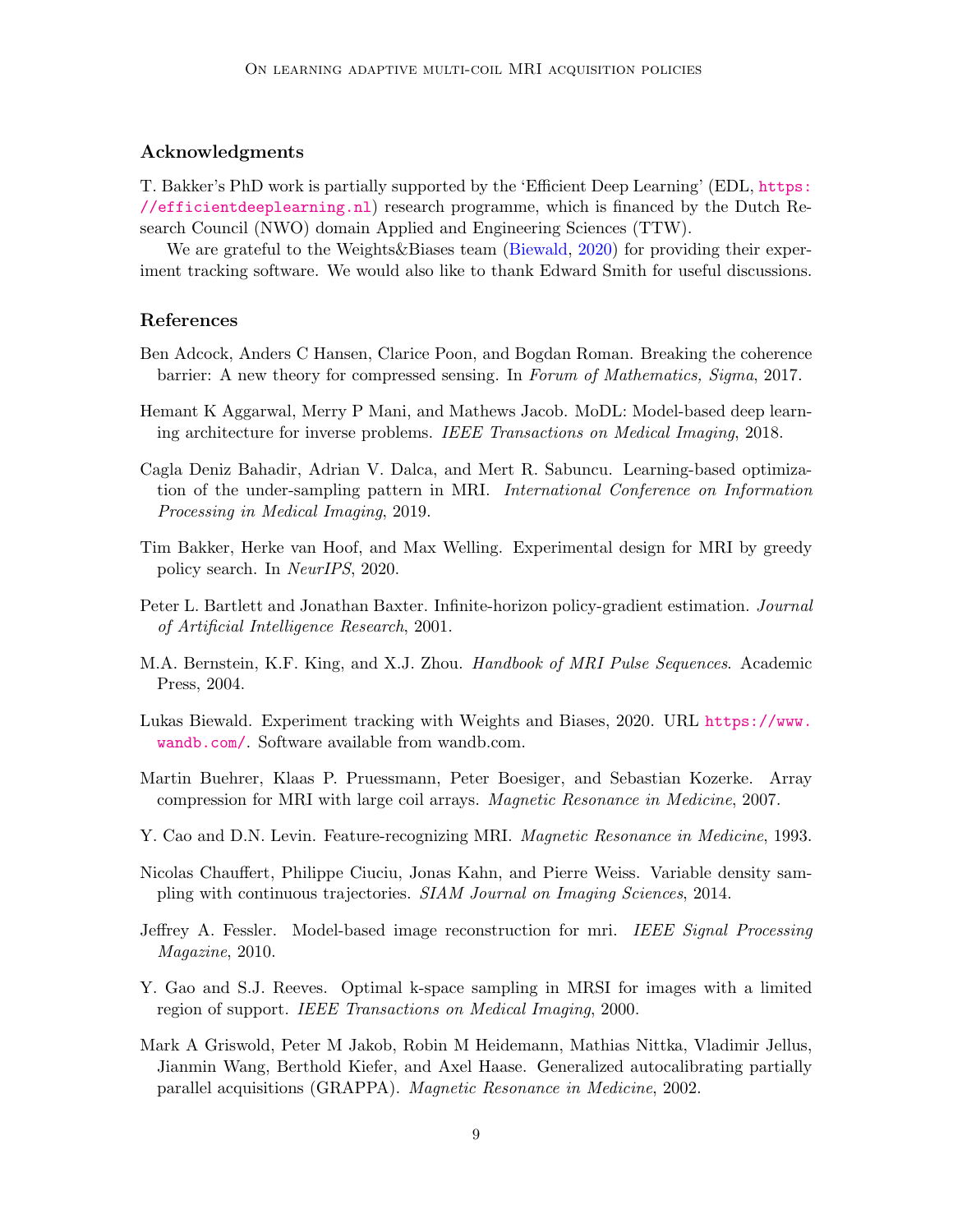David Ha, Andrew M. Dai, and Quoc V. Le. Hypernetworks. *CoRR*, 2016.

- <span id="page-9-2"></span>Justin P. Haldar and Daeun Kim. Oedipus: An experiment design framework for sparsityconstrained MRI. *IEEE Transactions on Medical Imaging*, 38:1545–1558, 2019.
- <span id="page-9-1"></span>Kerstin Hammernik, Teresa Klatzer, Erich Kobler, Michael P Recht, Daniel K Sodickson, Thomas Pock, and Florian Knoll. Learning a variational network for reconstruction of accelerated MRI data. *Magnetic Resonance in Medicine*, 2018.
- <span id="page-9-3"></span>Iris AM Huijben, Bastiaan S Veeling, and Ruud JG van Sloun. Learning sampling and model-based signal recovery for compressed sensing MRI. In *ICASSP 2020-2020 IEEE International Conference on Acoustics, Speech and Signal Processing (ICASSP)*, 2020.
- <span id="page-9-4"></span>Kyong Hwan Jin, Michael Unser, and Kwang Moo Yi. Self-Supervised Deep Active Accelerated MRI. *arXiv e-prints*, 2019.
- Diederik Kingma and Jimmy Ba. Adam: A method for stochastic optimization. *International Conference on Learning Representations*, 2014.
- Florian Knoll, Kerstin Hammernik, Chi Zhang, Steen Moeller, Thomas Pock, Daniel K. Sodickson, and Mehmet Akcakaya. Deep-learning methods for parallel magnetic resonance imaging reconstruction: A survey of the current approaches, trends, and issues. *IEEE Signal Processing Magazine*, 2020a.
- <span id="page-9-5"></span>Florian Knoll, Jure Zbontar, Anuroop Sriram, Matthew J Muckley, Mary Bruno, Aaron Defazio, Marc Parente, Krzysztof J Geras, Joe Katsnelson, Hersh Chandarana, et al. fastMRI: A publicly available raw k-space and DICOM dataset of knee images for accelerated MR image reconstruction using machine learning. *Radiology: Artificial Intelligence*, 2020b.
- Evan Levine and Brian Hargreaves. On-the-fly adaptive k-space sampling for linear MRI reconstruction using moment-based spectral analysis. *IEEE transactions on medical imaging*, 2017.
- <span id="page-9-0"></span>Michael Lustig, David Donoho, and John Pauly. Sparse MRI: The application of compressed sensing for rapid MR imaging. *Magnetic Resonance in Medicine*, 2007.
- Michael Lustig, David L. Donoho, Juan M. Santos, and John M. Pauly. Compressed sensing mri. *IEEE Signal Processing Magazine*, 2008.
- Andrew L. Maas, Awni Y. Hannun, and Andrew Y. Ng. Rectifier nonlinearities improve neural network acoustic models. In *in ICML Workshop on Deep Learning for Audio, Speech and Language Processing*, 2013.
- Peter Mansfield. Multi-planar image formation using NMR spin echoes. *Journal of Physics C: Solid State Physics*, 1977.
- Vinod Nair and Geoffrey E. Hinton. Rectified linear units improve restricted boltzmann machines. In *Proceedings of the 27th International Conference on International Conference on Machine Learning*, 2010.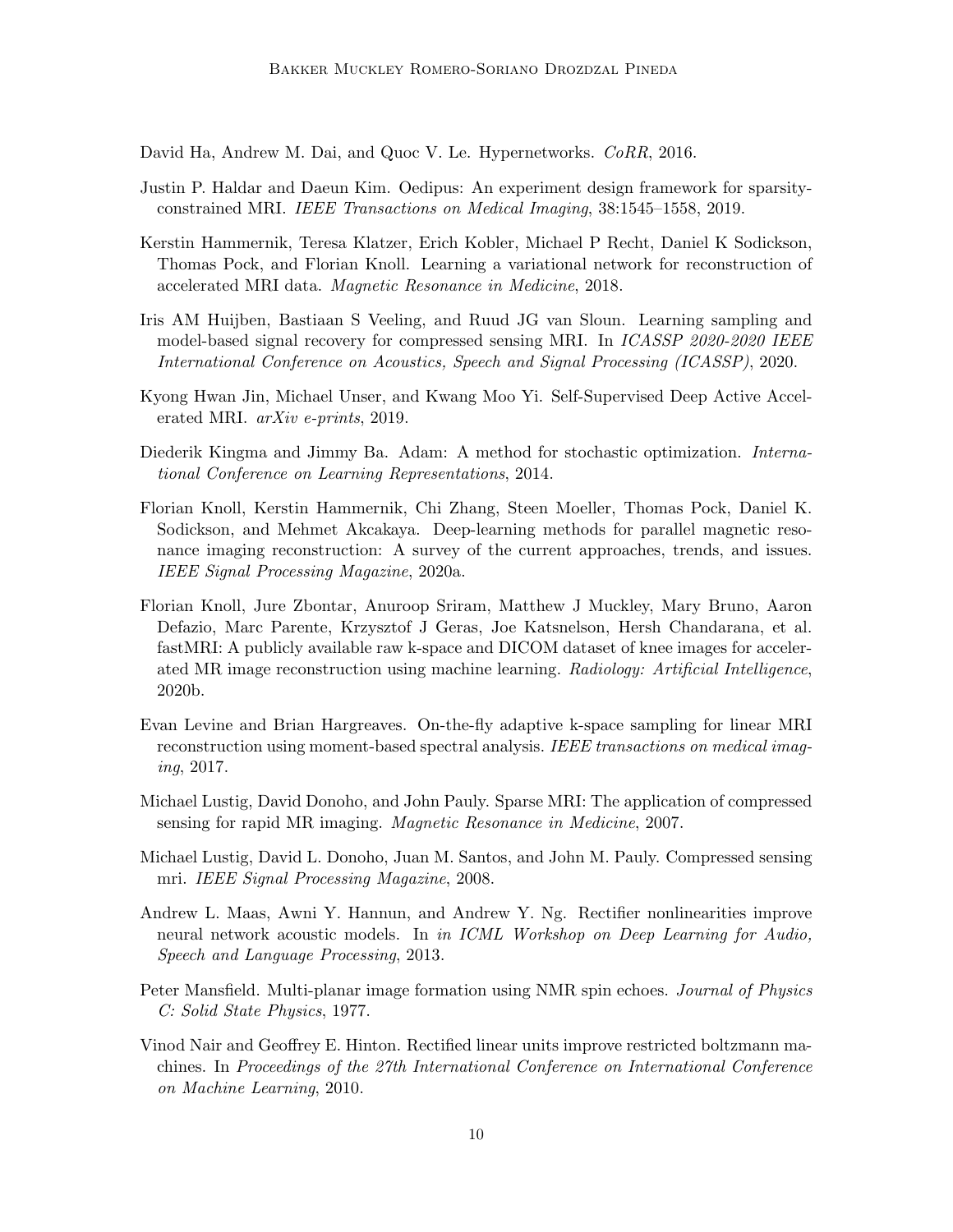- <span id="page-10-5"></span>Luis Pineda, Sumana Basu, Adriana Romero, Roberto Calandra, and Michal Drozdzal. Active MR k-space sampling with reinforcement learning. In *International Conference on Medical Image Computing and Computer-Assisted Intervention*, 2020.
- <span id="page-10-1"></span>Klaas P Pruessmann, Markus Weiger, Markus B Scheidegger, and Peter Boesiger. SENSE: sensitivity encoding for fast MRI. *Magnetic Resonance in Medicine*, 1999.
- Saiprasad Ravishankar and Yoram Bresler. Adaptive sampling design for compressed sensing MRI. In *2011 Annual International Conference of the IEEE Engineering in Medicine and Biology Society*, 2011.
- Artem Razumov, Oleg Y Rogov, and Dmitry V Dylov. Optimal mri undersampling patterns for ultimate benefit of medical vision tasks. *arXiv preprint arXiv:2108.04914*, 2021.
- Olaf Ronneberger, Philipp Fischer, and Thomas Brox. U-Net: Convolutional networks for biomedical image segmentation. In *International Conference on Medical image computing and computer-assisted intervention*, 2015.
- <span id="page-10-4"></span>Thomas Sanchez, Igor Krawczuk, Zhaodong Sun, and Volkan Cevher. Closed loop deep Bayesian inversion: Uncertainty driven acquisition for fast MRI. *OpenReview ICLR submission*, 2020.
- <span id="page-10-2"></span>Jo Schlemper, Jose Caballero, Joseph V Hajnal, Anthony N Price, and Daniel Rueckert. A deep cascade of convolutional neural networks for dynamic MR image reconstruction. *IEEE Transactions on Medical Imaging*, 2017.
- <span id="page-10-3"></span>Matthias Seeger, Hannes Nickisch, R. Pohmann, and Bernhard Schölkopf. Optimization of k-space trajectories for compressed sensing by Bayesian experimental design. *Magnetic Resonance in Medicine*, 63:116–26, 11 2009. doi: 10.1002/mrm.22180.
- David Silver, Julian Schrittwieser, Karen Simonyan, Ioannis Antonoglou, Aja Huang, Arthur Guez, Thomas Hubert, Lucas Baker, Matthew Lai, Adrian Bolton, et al. Mastering the game of Go without human knowledge. *Nature*, 2017.
- <span id="page-10-0"></span>Daniel K Sodickson and Warren J Manning. Simultaneous acquisition of spatial harmonics (SMASH): fast imaging with radiofrequency coil arrays. *Magnetic Resonance in Medicine*, 1997.
- <span id="page-10-7"></span>Anuroop Sriram, Jure Zbontar, Tullie Murrell, Aaron Defazio, C. Zitnick, Nafissa Yakubova, Florian Knoll, and Patricia Johnson. End-to-end variational networks for accelerated MRI reconstruction. In *MICCAI proceedings*, 2020.
- Richard S Sutton and Andrew G Barto. *Reinforcement learning: An introduction*. MIT press, 2018.
- Dmitry Ulyanov, Andrea Vedaldi, and Victor S. Lempitsky. Instance normalization: The missing ingredient for fast stylization. *CoRR*, 2016.
- <span id="page-10-6"></span>Hans Van Gorp, Iris Huijben, Bastiaan S Veeling, Nicola Pezzotti, and Ruud JG Van Sloun. Active deep probabilistic subsampling. In *International Conference on Machine Learning*, pages 10509–10518. PMLR, 2021.